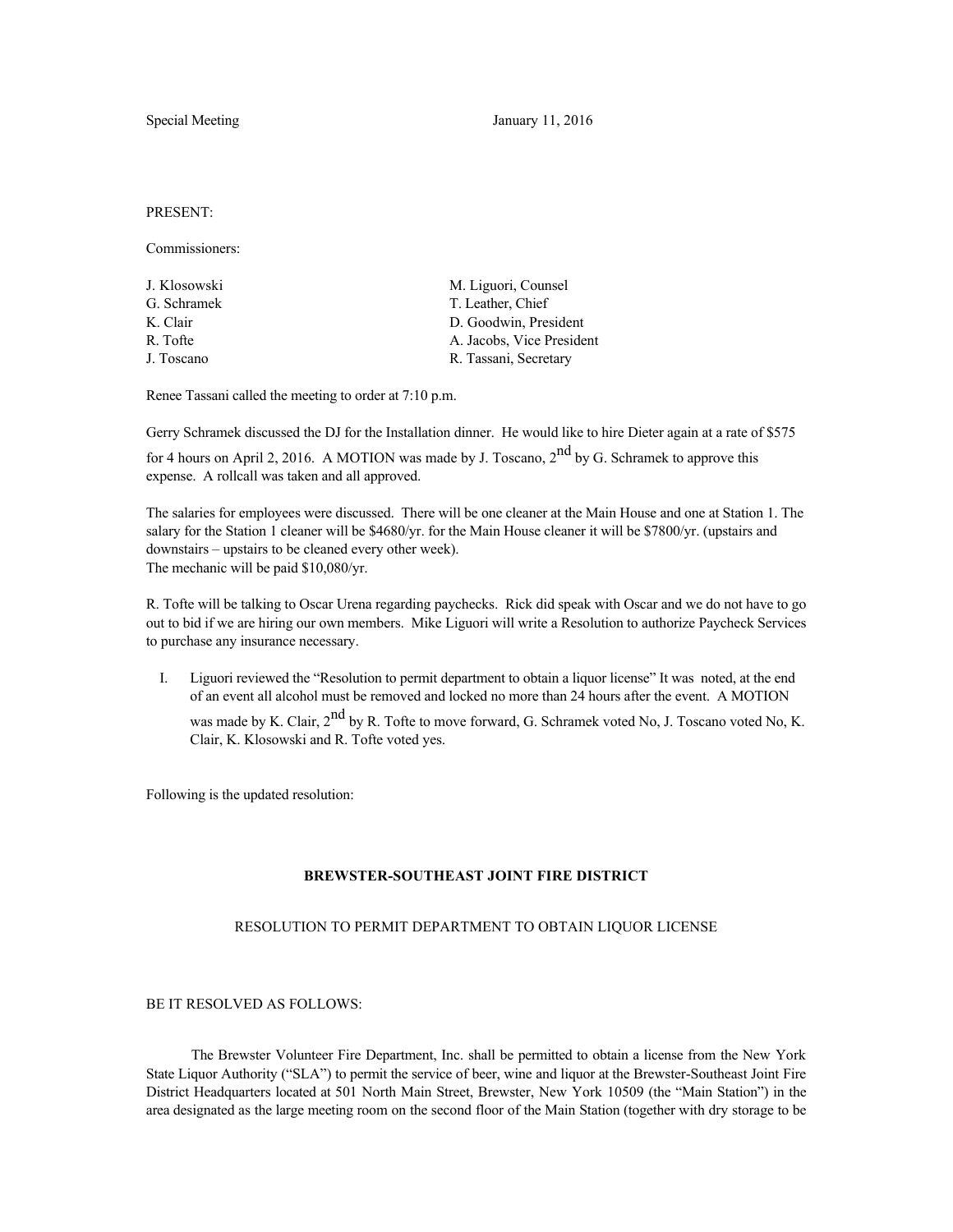located in the kitchen) on the following terms and conditions:

- 1. The Brewster Volunteer Fire Department, Inc. shall amend its By-Laws to permit the creation of an alcohol control board (the "ACB") to govern the service and consumption of alcohol at the Main Station;
- 2. The ACB shall adopt and enforce policies and procedures that are satisfactory to the District related to the service and consumption of alcohol, which, at the minimum, shall include the following: (a) the service of alcohol shall be to persons over the age of 21 only (proper identification shall be examined by any person appearing to be under-age) and to persons who are not otherwise intoxicated; (b) that no appeals of a violation of the ACB's policies shall be made to the Board of Fire Commissioners; and (c) that all servers be certified under the NYS SLA TIPs training program;
- 3. The Department shall bear the cost of any additional insurance required to be obtained by the District or the Department related to the service and consumption of alcohol on District property;
- 4. The Department shall indemnify and hold the District harmless from and against any liability the District may incur, including attorneys fees and costs, related to the service or consumption of alcohol on District property;
- 5. The ACB shall obtain the consent of the District for the events whereby alcohol is intended to be served. It is intended hereby that the Department present a list of events at the beginning of each year for approval by the District, with the exception of funerals for obvious reasons.
- 6. No alcohol shall be served after 11:30pm.
- 7. No alcohol shall be stored at the Main Station earlier than 24 hours before a planned event. All alcohol shall be removed from the District premises immediately after an event and in no event later than 24 hours following an event. Storage shall be limited to the kitchen.

BE IT FURTHER RESOLVED, following the receipt of the license from the SLA and the approval of the policies and procedures of the ACB, the District shall adopt a further resolution amending its restriction on the service and consumption of alcohol at the Main Station.

Upon a roll call vote at a duly noticed meeting of the Board, the adoption of the Resolution was as follows:

| <b>Commissioner Toscano</b> | NO  |
|-----------------------------|-----|
| Commissioner Tofte          | YES |
| Commissioner Clair          | YES |
| Commissioner Schramek       | NO  |
| Commissioner Klosowski      | YES |

Certified as adopted this 11th day of January, 2016